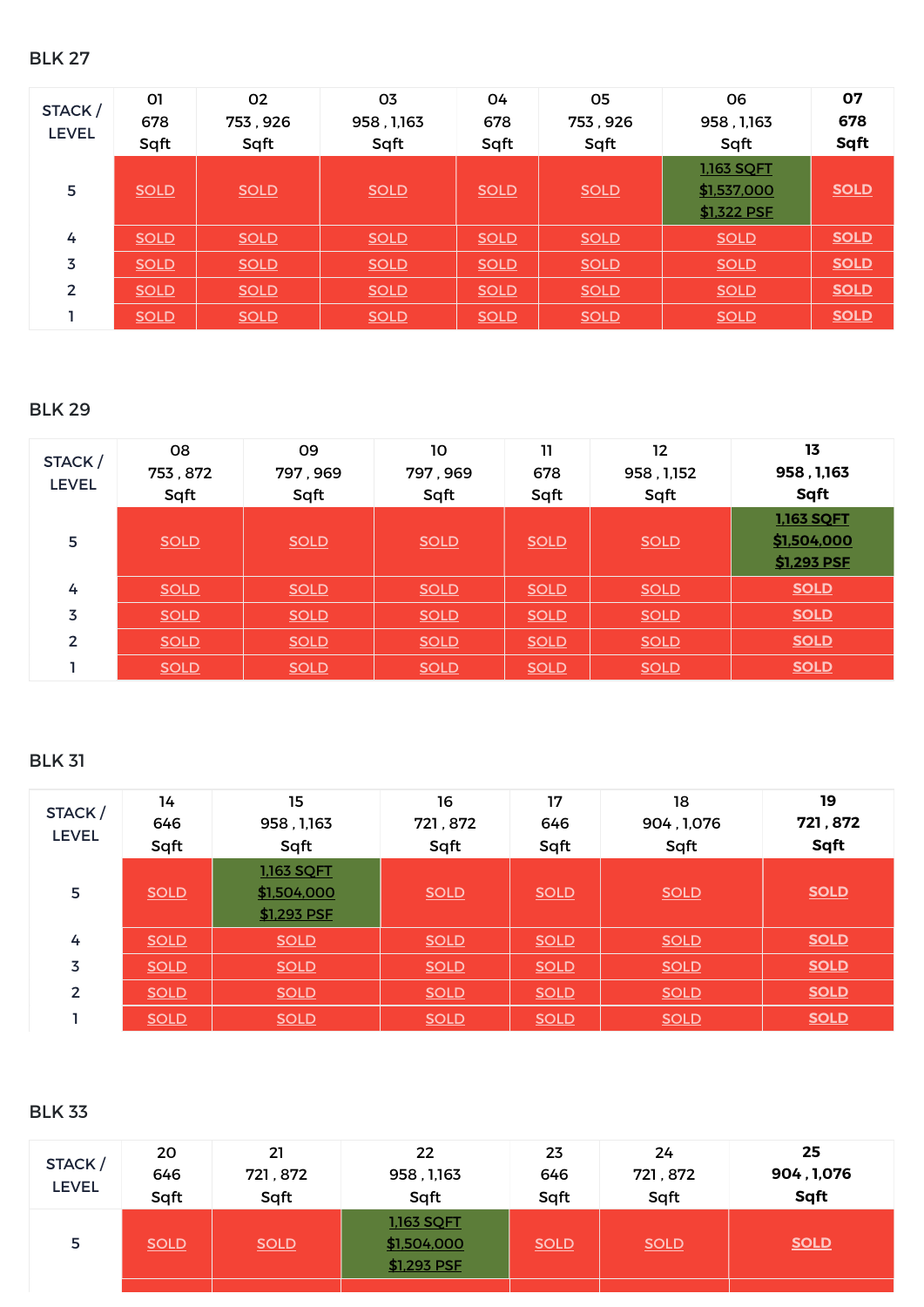| 4              | <u>SOLD</u> | <u>SOLD</u> | <b>SOLD</b> | <b>SOLD</b> | <b>SOLD</b> | <b>SOLD</b> |
|----------------|-------------|-------------|-------------|-------------|-------------|-------------|
| 3              | <b>SOLD</b> | <u>SOLD</u> | <b>SOLD</b> | <u>SOLD</u> | <b>SOLD</b> | <b>SOLD</b> |
| $\overline{2}$ | <b>SOLD</b> | <b>SOLD</b> | <b>SOLD</b> | <b>SOLD</b> | <b>SOLD</b> | <b>SOLD</b> |
|                | <u>SOLD</u> | <b>SOLD</b> | <b>SOLD</b> | <b>SOLD</b> | <u>SOLD</u> | <b>SOLD</b> |

| STACK/<br><b>LEVEL</b> | 26<br>753, 872<br>Sqft | 27<br>753, 926<br>Sqft | 28<br>958, 1, 163<br>Sqft                | 29<br>678<br>Sqft | 30<br>958, 1, 152<br>Sqft                | 31<br>753,926<br>Sqft |
|------------------------|------------------------|------------------------|------------------------------------------|-------------------|------------------------------------------|-----------------------|
| 5                      | <b>SOLD</b>            | <b>SOLD</b>            | 1,163 SQFT<br>\$1,489,000<br>\$1,280 PSF | <b>SOLD</b>       | 1,152 SQFT<br>\$1,502,000<br>\$1,304 PSF | <b>SOLD</b>           |
| 4                      | <b>SOLD</b>            | <b>SOLD</b>            | <b>SOLD</b>                              | <b>SOLD</b>       | <b>SOLD</b>                              | <b>SOLD</b>           |
| 3                      | <b>SOLD</b>            | <b>SOLD</b>            | <b>SOLD</b>                              | <b>SOLD</b>       | <b>SOLD</b>                              | <b>SOLD</b>           |
| 2                      | <b>SOLD</b>            | <b>SOLD</b>            | <b>SOLD</b>                              | <b>SOLD</b>       | <b>SOLD</b>                              | <b>SOLD</b>           |
|                        | <b>SOLD</b>            |                        |                                          | <b>SOLD</b>       | <b>SOLD</b>                              | <b>SOLD</b>           |

#### BLK 37

| STACK/<br><b>LEVEL</b> | 32<br>753, 893<br>Sqft | 33<br>1,302, 1,528<br>Sqft               | 34<br>1,109, 1,313<br>Sqft                      | 35<br>1,302, 1,528<br>Sqft                             |
|------------------------|------------------------|------------------------------------------|-------------------------------------------------|--------------------------------------------------------|
| 5                      | <b>SOLD</b>            | 1,528 SQFT<br>\$2,071,000<br>\$1,355 PSF | 1,313 SQFT<br>\$1,762,000<br>\$1,342 PSE        | 1,528 SQFT<br>\$2,081,000<br>\$1,362 PSF               |
| 4                      | <b>SOLD</b>            | <b>SOLD</b>                              | <b>1.109 SQFT</b><br>\$1,682,000<br>\$1,517 PSF | <b>SOLD</b>                                            |
| $\overline{3}$         | <b>SOLD</b>            | <b>SOLD</b>                              | <b>1.109 SQFT</b><br>\$1,672,000<br>\$1,508 PSF | <b>SOLD</b>                                            |
| $\overline{2}$         | <b>SOLD</b>            | 1,302 SQFT<br>\$1,937,000<br>\$1,488 PSF | <b>1.109 SQFT</b><br>\$1,654,000<br>\$1,491 PSF | 1,302 SQFT<br>\$1,947,000<br>\$1,495 PSF               |
|                        | <b>SOLD</b>            | 1,302 SQFT<br>\$1,921,000<br>\$1,475 PSF | <b>SOLD</b>                                     | <b>1.302 SQFT</b><br>\$1,931,000<br><b>\$1,483 PSF</b> |

| STACK/<br><b>LEVEL</b> | 36<br>1,302, 1,528<br>Sqft               | 37<br>1,109, 1,324<br>Sqft | 38<br>1,109, 1,324<br>Sqft | 39<br>1,302, 1,528<br>Sqft |
|------------------------|------------------------------------------|----------------------------|----------------------------|----------------------------|
| 5                      | 1,528 SQFT<br>\$2,097,000<br>\$1,372 PSF | <b>SOLD</b>                | <b>SOLD</b>                | <b>SOLD</b>                |
| 4                      | <b>SOLD</b>                              | <b>SOLD</b>                | <b>SOLD</b>                | <b>SOLD</b>                |
| 3                      |                                          |                            |                            |                            |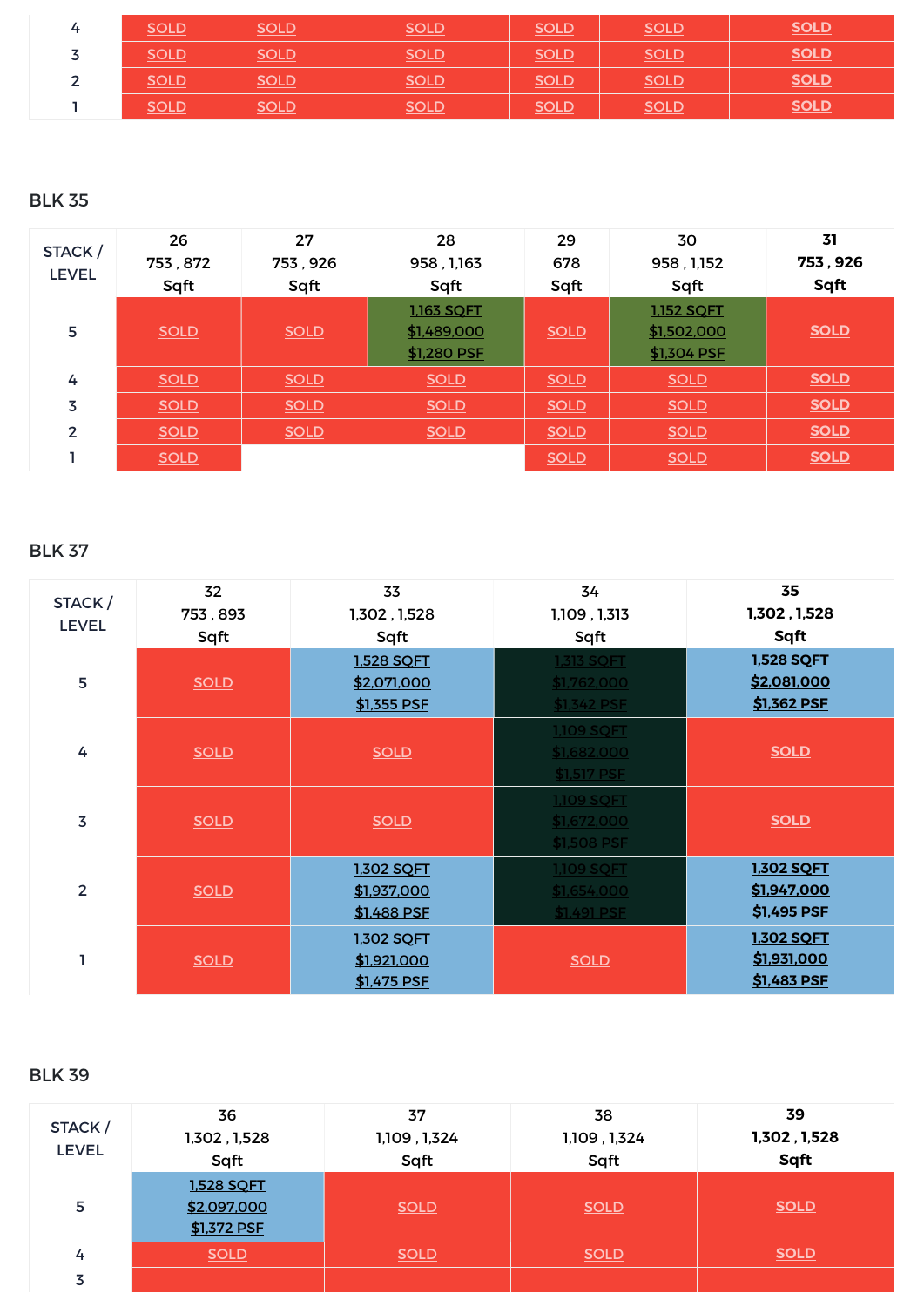|   | <b>SOLD</b>                              | <b>SOLD</b> | <b>SOLD</b> | <b>SOLD</b>                                     |
|---|------------------------------------------|-------------|-------------|-------------------------------------------------|
| 2 | 1,302 SQFT<br>\$1,963,000<br>\$1,508 PSF | <b>SOLD</b> | <b>SOLD</b> | <u>1,302 SQFT</u><br>\$1,963,000<br>\$1,508 PSF |
|   | 1,302 SQFT<br>\$1,947,000<br>\$1,495 PSF | <b>SOLD</b> | <b>SOLD</b> | <u>1,302 SQFT</u><br>\$1,947,000<br>\$1,495 PSF |

| STACK/<br><b>LEVEL</b> | 40<br>1,302, 1,528<br>Sqft               | 41<br>1,109, 1,313<br>Sqft                      | 42<br>1,302, 1,528<br>Sqft               | 43<br>753,893<br>Sqft |
|------------------------|------------------------------------------|-------------------------------------------------|------------------------------------------|-----------------------|
| 5                      | 1,528 SQFT<br>\$2,097,000<br>\$1,372 PSF | 1,313 SQFT<br>\$1,762,000<br>\$1,342 PSF        | 1,528 SQFT<br>\$2,081,000<br>\$1,362 PSF | <b>SOLD</b>           |
| 4                      | 1,302 SQFT<br>\$1,995,000<br>\$1,532 PSF | 1.109 SQFT<br>\$1,682,000<br>\$1,517 PSF        | <b>SOLD</b>                              | <b>SOLD</b>           |
| 3                      | 1,302 SQFT<br>\$1,984,000<br>\$1,524 PSF | 1,109 SQFT<br>\$1,672,000<br>\$1,508 PSF        | 1,302 SQFT<br>\$1,968,000<br>\$1,512 PSF | <b>SOLD</b>           |
| $\overline{2}$         | 1,302 SQFT<br>\$1,963,000<br>\$1,508 PSF | <b>1.109 SQFT</b><br>\$1,654,000<br>\$1,491 PSF | <b>SOLD</b>                              | <b>SOLD</b>           |
|                        | 1,302 SQFT<br>\$1,947,000<br>\$1,495 PSF | <b>SOLD</b>                                     | 1,302 SQFT<br>\$1,931,000<br>\$1,483 PSF | <b>SOLD</b>           |

| STACK/<br><b>LEVEL</b> | 45<br>958, 1, 163<br>Sqft | 46<br>958, 1, 152<br>Sqft                       | 47<br>678<br>Sqft | 48<br>1,109, 1,324<br>Sqft                      | 49<br>958, 1, 163<br>Sqft | 50<br>753,872<br>Sqft |
|------------------------|---------------------------|-------------------------------------------------|-------------------|-------------------------------------------------|---------------------------|-----------------------|
| 5                      | <b>SOLD</b>               | <b>1.152 SQFT</b><br>\$1,564,000<br>\$1,358 PSF | <b>SOLD</b>       | <b>1,324 SQFT</b><br>\$1,769,000<br>\$1,336 PSE | <b>SOLD</b>               | <b>SOLD</b>           |
| 4                      | <b>SOLD</b>               | <b>SOLD</b>                                     | <b>SOLD</b>       | <b>1.109 SQFT</b><br>\$1,686,000<br>\$1,520 PSF | <b>SOLD</b>               | <b>SOLD</b>           |
| 3                      | <b>SOLD</b>               | <b>SOLD</b>                                     | <b>SOLD</b>       | 1.109 SQFT<br>\$1,676,000<br>\$1,511 PSE        | <b>SOLD</b>               | <b>SOLD</b>           |
| $\overline{2}$         | <b>SOLD</b>               | <b>SOLD</b>                                     | <b>SOLD</b>       | <b>1.109 SQFT</b><br>\$1,658,000<br>\$1,495 PSF | <b>SOLD</b>               | <b>SOLD</b>           |
|                        | <b>SOLD</b>               | <b>958 SOFT</b><br>\$1,450,000<br>\$1,514 PSF   | <b>SOLD</b>       | <b>1.109 SQFT</b><br>\$1,644,000<br>\$1,482 PSF | <b>SOLD</b>               | <b>SOLD</b>           |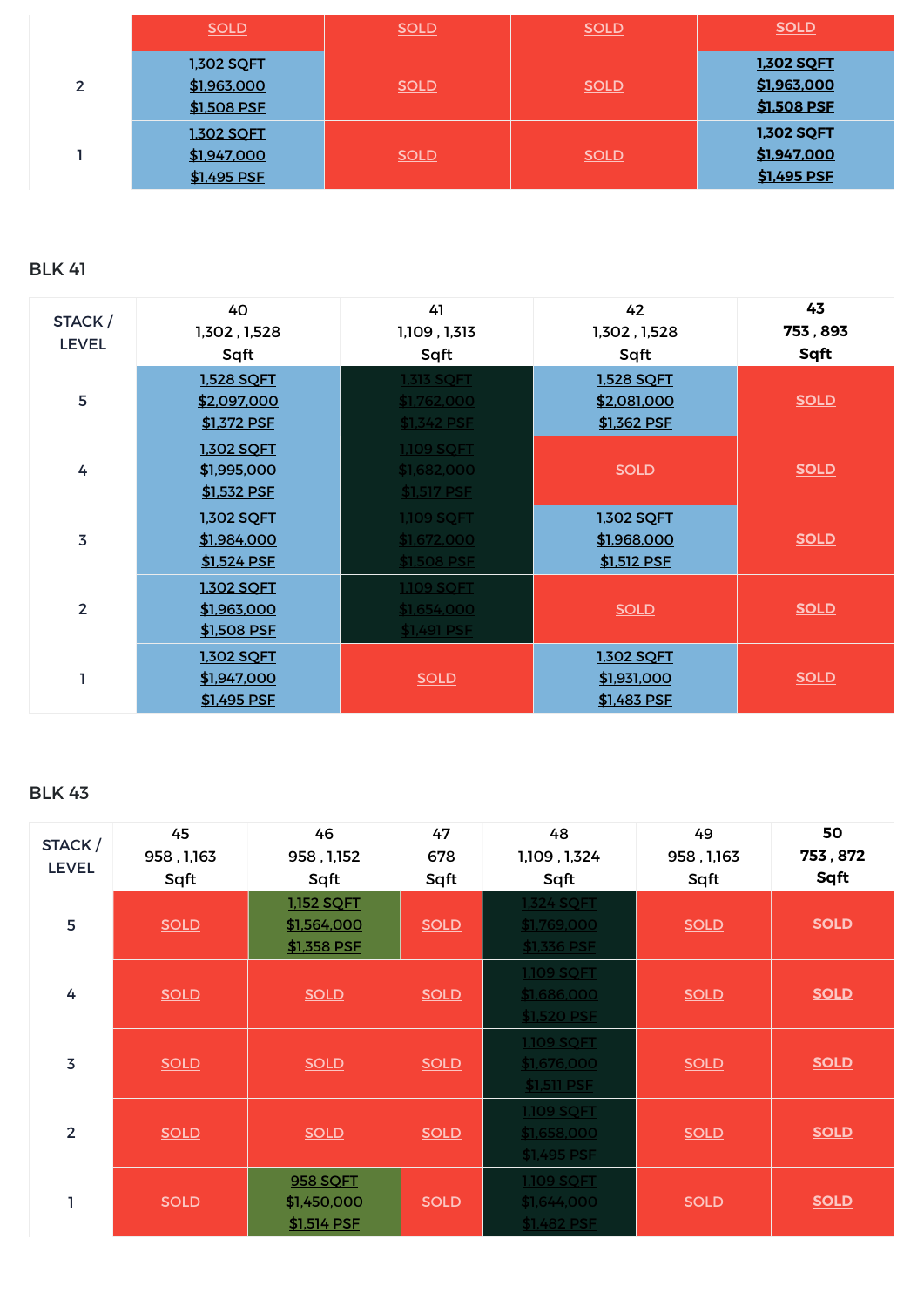| STACK/<br><b>LEVEL</b> | 51<br>1,302, 1,528<br>Sqft                      | 52<br>1,109, 1,324<br>Sqft                      | 53<br>1,109, 1,324<br>Sqft                      | 54<br>1,302, 1,528<br>Sqft                      |
|------------------------|-------------------------------------------------|-------------------------------------------------|-------------------------------------------------|-------------------------------------------------|
| 5                      | <b>1,528 SQFT</b><br>\$2,045,000<br>\$1,338 PSF | <b>1,324 SQFT</b><br>\$1.752.000<br>\$1,323 PSF | <b>1.324 SOFT</b><br>\$1,752,000<br>\$1,323 PSF | <b>1,528 SQFT</b><br>\$2,045,000<br>\$1,338 PSF |
| 4                      | <b>SOLD</b>                                     | <b>SOLD</b>                                     | <b>SOLD</b>                                     | <b>SOLD</b>                                     |
| 3                      | <b>SOLD</b>                                     | <b>SOLD</b>                                     | <b>SOLD</b>                                     | <b>SOLD</b>                                     |
| $\mathcal{P}$          | 1,302 SQFT<br>\$1,913,000<br>\$1,469 PSF        | <b>1.109 SQFT</b><br>\$1,641,000<br>\$1,480 PSF | 1.109 SQFT<br>\$1,641,000<br>\$1,480 PSF        | <b>SOLD</b>                                     |
|                        | <b>SOLD</b>                                     | 1.109 SOFT<br>\$1,627,000<br>\$1,467 PSF        | 1.109 SOFT<br>\$1,627,000<br>\$1,467 PSF        | <b>1,302 SQFT</b><br>\$1,897,000<br>\$1,457 PSF |

## BLK 47

| STACK/<br><b>LEVEL</b> | 55<br>753, 872<br>Sqft | 56<br>958, 1, 163<br>Sqft                     | 57<br>958, 1, 163<br>Sqft                     | 58<br>678<br>Sqft | 59<br>958, 1, 152<br>Sqft                | 60<br>1,109, 1,324<br>Sqft                      |
|------------------------|------------------------|-----------------------------------------------|-----------------------------------------------|-------------------|------------------------------------------|-------------------------------------------------|
| 5                      | <b>SOLD</b>            | 1,163 SQFT<br>\$1,531,000<br>\$1,316 PSF      | 1,163 SQFT<br>\$1,566,000<br>\$1,347 PSE      | <b>SOLD</b>       | 1,152 SQFT<br>\$1,564,000<br>\$1,358 PSF | <b>1,324 SQFT</b><br>\$1,731,000<br>\$1,307 PSF |
| 4                      | <b>SOLD</b>            | <b>958 SQFT</b><br>\$1,456,000<br>\$1,520 PSF | <b>SOLD</b>                                   | <b>SOLD</b>       | <b>SOLD</b>                              | <b>SOLD</b>                                     |
| 3                      | <b>SOLD</b>            | <b>SOLD</b>                                   | <b>SOLD</b>                                   | <b>SOLD</b>       | <b>SOLD</b>                              | <b>SOLD</b>                                     |
| $\overline{2}$         | <b>SOLD</b>            | <b>958 SQFT</b><br>\$1,432,000<br>\$1,495 PSF | <b>SOLD</b>                                   | <b>SOLD</b>       | <b>SOLD</b>                              | <b>SOLD</b>                                     |
|                        | <b>SOLD</b>            | <b>958 SQFT</b><br>\$1,395,000<br>\$1,456 PSF | <b>958 SQFT</b><br>\$1,450,000<br>\$1,514 PSF | <b>SOLD</b>       | <b>SOLD</b>                              | <b>1,109 SQFT</b><br>\$1,593,000<br>\$1,436 PSF |

| STACK/<br><b>LEVEL</b> | 61<br>1,109, 1,324<br>Sqft | 62<br>958, 1, 152<br>Sqft                | 63<br>678<br>Sqft | 64<br>753, 926<br>Sqft | 65<br>958, 1, 163<br>Sqft                     | 66<br>753,872<br>Sqft                  |
|------------------------|----------------------------|------------------------------------------|-------------------|------------------------|-----------------------------------------------|----------------------------------------|
| 5                      | <b>SOLD</b>                | 1,152 SQFT<br>\$1,530,000<br>\$1,328 PSF | <b>SOLD</b>       | <b>SOLD</b>            | 1,163 SQFT<br>\$1,531,000<br>\$1,316 PSF      | 872 SQFT<br>\$1,245,000<br>\$1,428 PSF |
| 4                      | <b>SOLD</b>                | <b>SOLD</b>                              | <b>SOLD</b>       | <b>SOLD</b>            | <b>SOLD</b>                                   | <b>SOLD</b>                            |
| 3                      | <b>SOLD</b>                | <b>SOLD</b>                              | <b>SOLD</b>       | <b>SOLD</b>            | <b>958 SQFT</b><br>\$1,448,000<br>\$1,511 PSF | <b>SOLD</b>                            |
| $\overline{2}$         | <b>SOLD</b>                | <b>SOLD</b>                              | <b>SOLD</b>       | <b>SOLD</b>            | <b>958 SQFT</b><br>\$1,432,000                | <b>SOLD</b>                            |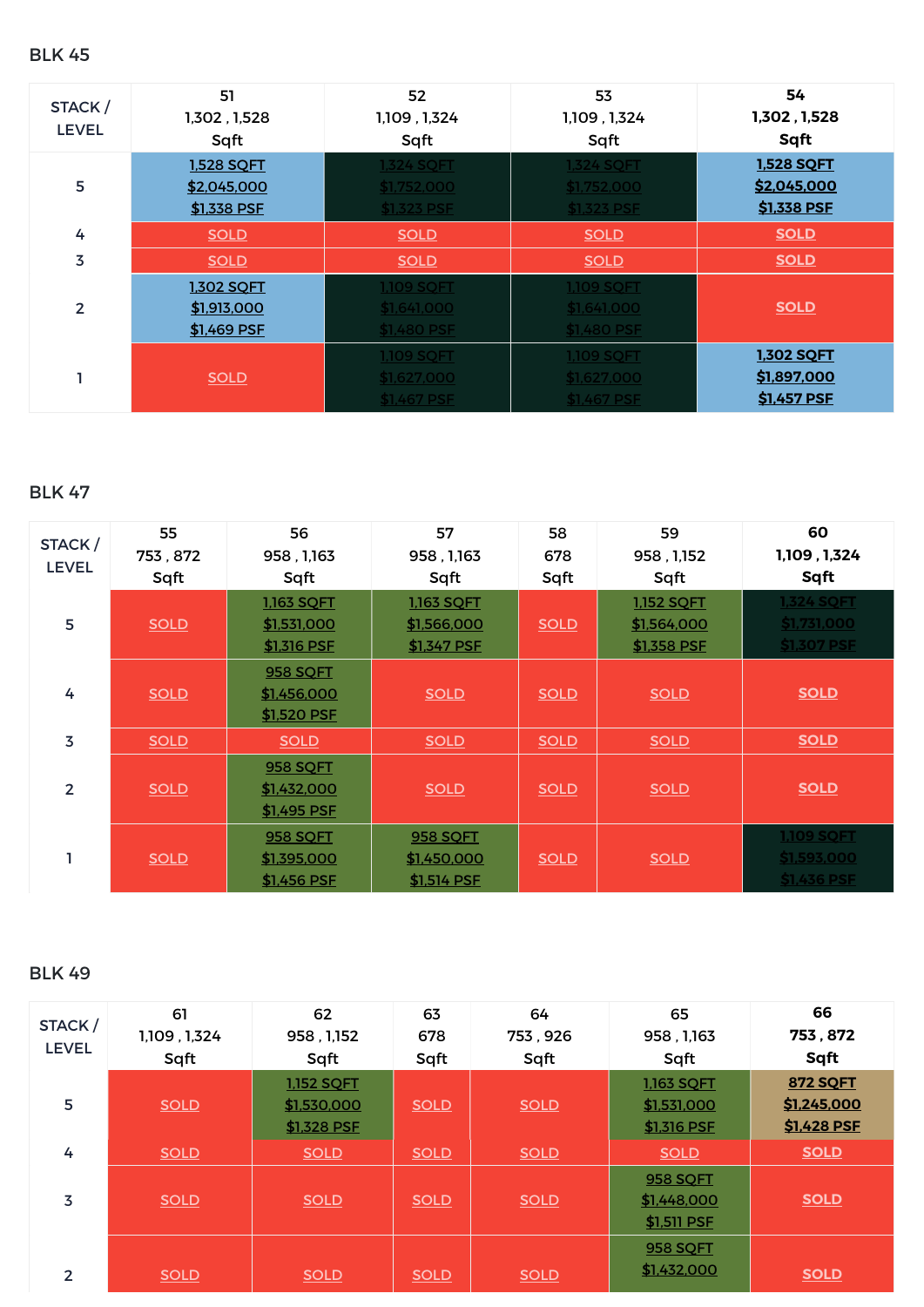|                                                 |             |             |                                               | \$1.495 PSF                                   |             |
|-------------------------------------------------|-------------|-------------|-----------------------------------------------|-----------------------------------------------|-------------|
| <u>1,109 SQFT</u><br>\$1,598,000<br>\$1,441 PSF | <u>SOLD</u> | <b>SOLD</b> | <b>753 SQFT</b><br>\$1,131,000<br>\$1,502 PSF | <b>958 SQFT</b><br>\$1.395.000<br>\$1.456 PSF | <u>SOLD</u> |

| STACK/<br><b>LEVEL</b> | 67<br>1,302, 1,528<br>Sqft               | 68<br>1,109, 1,324<br>Sqft               | 69<br>1,109, 1,324<br>Sqft               | 70<br>1,302, 1,528<br>Sqft                      |
|------------------------|------------------------------------------|------------------------------------------|------------------------------------------|-------------------------------------------------|
| 5                      | <b>SOLD</b>                              | 1,324 SQFT<br>\$1,716,000<br>\$1,296 PSF | <b>SOLD</b>                              | <b>1.528 SQFT</b><br>\$2,045,000<br>\$1,338 PSF |
| 4                      | <b>SOLD</b>                              | <b>SOLD</b>                              | <b>SOLD</b>                              | <b>SOLD</b>                                     |
| 3                      | <b>SOLD</b>                              | 1,109 SQFT<br>\$1,625,000<br>\$1,465 PSF | <b>SOLD</b>                              | <b>SOLD</b>                                     |
| $\overline{2}$         | 1,302 SQFT<br>\$1,913,000<br>\$1,469 PSF | <b>SOLD</b>                              | <b>SOLD</b>                              | 1,302 SQFT<br>\$1,913,000<br>\$1,469 PSF        |
|                        | 1,302 SQFT<br>\$1,897,000<br>\$1,457 PSF | 1,109 SQFT<br>\$1,593,000<br>\$1,436 PSF | 1.109 SOFT<br>\$1,588,000<br>\$1,432 PSF | <b>SOLD</b>                                     |

### BLK 53

| STACK/         | 71           | 72           | 73           | 74                 |
|----------------|--------------|--------------|--------------|--------------------|
| <b>LEVEL</b>   | 1,302, 1,528 | 1,109, 1,324 | 1,109, 1,324 | 1,302, 1,528       |
|                | Sqft         | Sqft         | Sqft         | Sqft               |
|                | 1,528 SQFT   | 1,324 SQFT   | 1,324 SQFT   | <u>1,528 SQFT</u>  |
| 5              | \$2,050,000  | \$1,716,000  | \$1,711,000  | \$2,045,000        |
|                | \$1,342 PSF  | \$1,296 PSF  | \$1,292 PSF  | \$1,338 PSF        |
|                | 1,302 SQFT   |              |              | 1,302 SQFT         |
| 4              | \$1,950,000  | <b>SOLD</b>  | <b>SOLD</b>  | \$1,945,000        |
|                | \$1,498 PSF  |              |              | \$1,494 PSF        |
|                | 1,302 SQFT   |              |              | <b>1.302 SQFT</b>  |
| 3              | \$1,939,000  | <b>SOLD</b>  | <b>SOLD</b>  | \$1,934,000        |
|                | \$1,489 PSF  |              |              | \$1,485 PSF        |
|                | 1,302 SQFT   | 1,109 SQFT   |              | <b>1,302 SQFT</b>  |
| $\overline{2}$ | \$1,918,000  | \$1,607,000  | <b>SOLD</b>  | \$1,913,000        |
|                | \$1,473 PSF  | \$1,449 PSF  |              | \$1,469 PSF        |
|                | 1,302 SQFT   | 1,109 SQFT   | 1,109 SQFT   | 1,302 SQFT         |
|                | \$1,864,000  | \$1,593,000  | \$1,588,000  | \$1,874,000        |
|                | \$1,432 PSF  | \$1,436 PSF  | \$1,432 PSF  | <u>\$1,439 PSF</u> |

| STACK/<br><b>LEVEL</b> | 753,904 | 76<br>958, 1, 163 | 77<br>753,926 | 78<br>678 | 79<br>678 | 80<br>797, 969 | 1,012, 1,206 | -82<br>753,904 |
|------------------------|---------|-------------------|---------------|-----------|-----------|----------------|--------------|----------------|
|                        | Saft    | Saft              | Saft          | Saft      | Saft      | Saft           | Saft         | Saft           |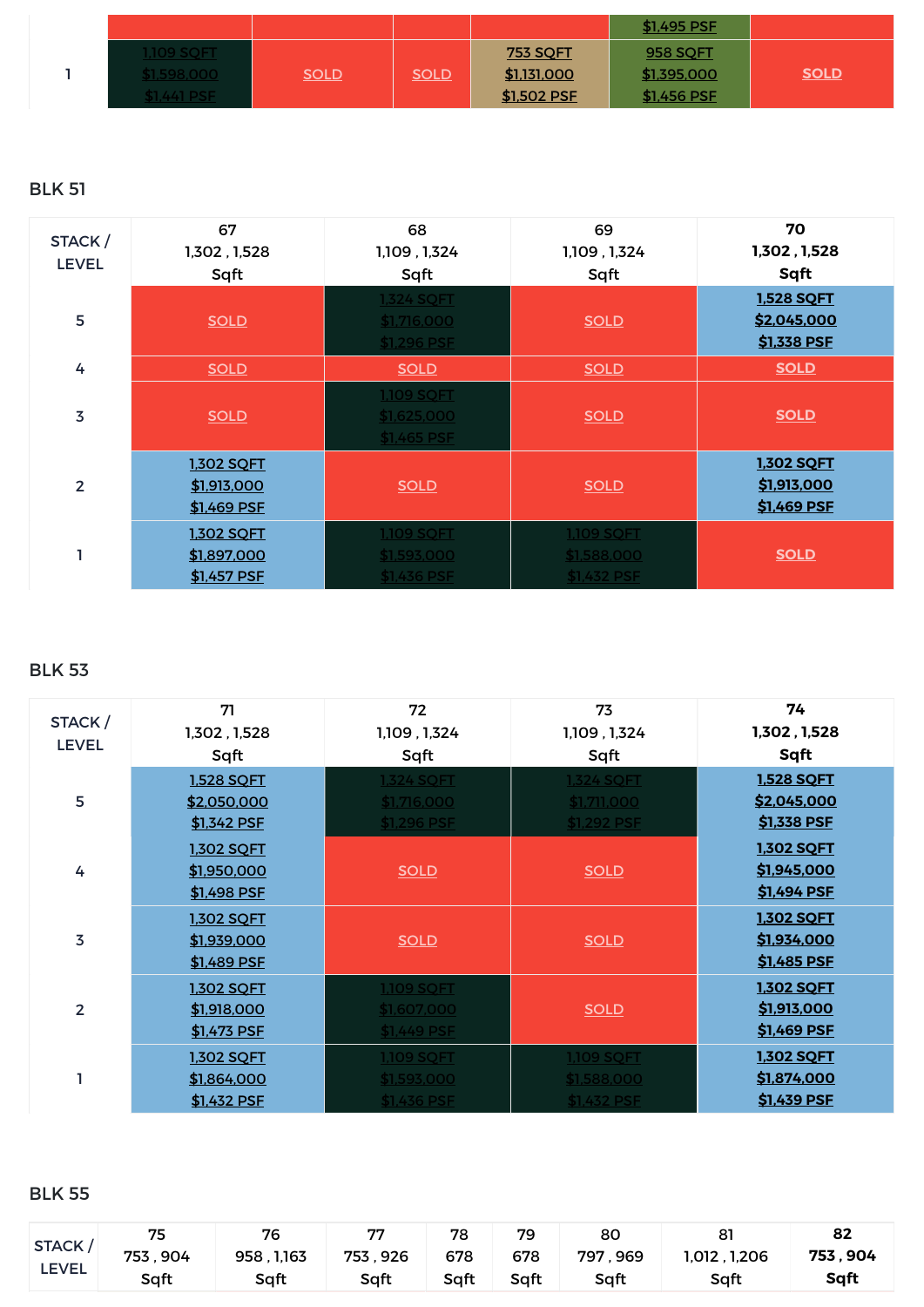|   | <b>904 SQFT</b> |             |             |             |             |             |             |             |
|---|-----------------|-------------|-------------|-------------|-------------|-------------|-------------|-------------|
|   | \$1,241,000     | <b>SOLD</b> | <b>SOLD</b> | <b>SOLD</b> | <b>SOLD</b> | <b>SOLD</b> | <u>SOLD</u> | <b>SOLD</b> |
|   | \$1,373 PSF     |             |             |             |             |             |             |             |
| 4 | <b>SOLD</b>     | <b>SOLD</b> | <b>SOLD</b> | <b>SOLD</b> | <b>SOLD</b> | <b>SOLD</b> | <b>SOLD</b> | <b>SOLD</b> |
|   | <b>SOLD</b>     | <b>SOLD</b> | <b>SOLD</b> | <b>SOLD</b> | <b>SOLD</b> | <b>SOLD</b> | <b>SOLD</b> | <b>SOLD</b> |
|   | <b>SOLD</b>     | <b>SOLD</b> | <b>SOLD</b> | <b>SOLD</b> | <b>SOLD</b> | <b>SOLD</b> | <b>SOLD</b> | <b>SOLD</b> |
|   | <b>SOLD</b>     | <b>SOLD</b> | <b>SOLD</b> | <b>SOLD</b> | <b>SOLD</b> | <b>SOLD</b> | <b>SOLD</b> | <b>SOLD</b> |

| STACK/<br><b>LEVEL</b> | 83<br>753.872<br>Sqft | 84<br>753,936<br>Sqft | 85<br>1,012, 1,206<br>Sqft | 86<br>797.969<br>Sqft | 87<br>678<br>Sqft | 88<br>678<br>Sqft | 89<br>753.926<br>Sqft | 90<br>753.926<br>Sqft | 91<br>753,936<br>Sqft |
|------------------------|-----------------------|-----------------------|----------------------------|-----------------------|-------------------|-------------------|-----------------------|-----------------------|-----------------------|
| 5                      | <b>SOLD</b>           | <b>SOLD</b>           | <b>SOLD</b>                | <b>SOLD</b>           | <b>SOLD</b>       | <b>SOLD</b>       | <b>SOLD</b>           | <b>SOLD</b>           | <b>SOLD</b>           |
| 4                      | <b>SOLD</b>           | <b>SOLD</b>           | <b>SOLD</b>                | <b>SOLD</b>           | <b>SOLD</b>       | <b>SOLD</b>       | <b>SOLD</b>           | <b>SOLD</b>           | <b>SOLD</b>           |
| 3                      | <b>SOLD</b>           | <b>SOLD</b>           | <b>SOLD</b>                | <b>SOLD</b>           | <b>SOLD</b>       | <b>SOLD</b>       | <b>SOLD</b>           | <b>SOLD</b>           | <b>SOLD</b>           |
| 2                      | <b>SOLD</b>           | <b>SOLD</b>           | <b>SOLD</b>                | <b>SOLD</b>           | <b>SOLD</b>       | <b>SOLD</b>       | <b>SOLD</b>           | <b>SOLD</b>           | <b>SOLD</b>           |
|                        | <b>SOLD</b>           | <b>SOLD</b>           | <b>SOLD</b>                | <b>SOLD</b>           | <b>SOLD</b>       | <b>SOLD</b>       | <b>SOLD</b>           | <b>SOLD</b>           | <b>SOLD</b>           |

#### **LAST UPDATED: 12 April 2022 UPDATED: 12 April 2022**



Disclaimer: The Balance Units Chart displayed here for The Watergardens At Canberra are for reference purposes only. Unit availability is subject to change from time to time without prior notice. This webpage cannot be held responsible for any inaccuracies, omissions and/or dispute.

#### \*\*\*Displaying recently sold units only\*\*\*

- → 12-04-2022 #01-13 Sold!
- → 10-04-2022 #01-15 Sold!
- **→ 08-04-2022** #05-82 Sold!
- **→ 05-04-2022** #02-69 Sold!
- → 02-04-2022 #05-55 and 05-67 Sold!
- **01-04-2022** #05-12 Sold!
- → 30-03-2022 #05-91 Sold!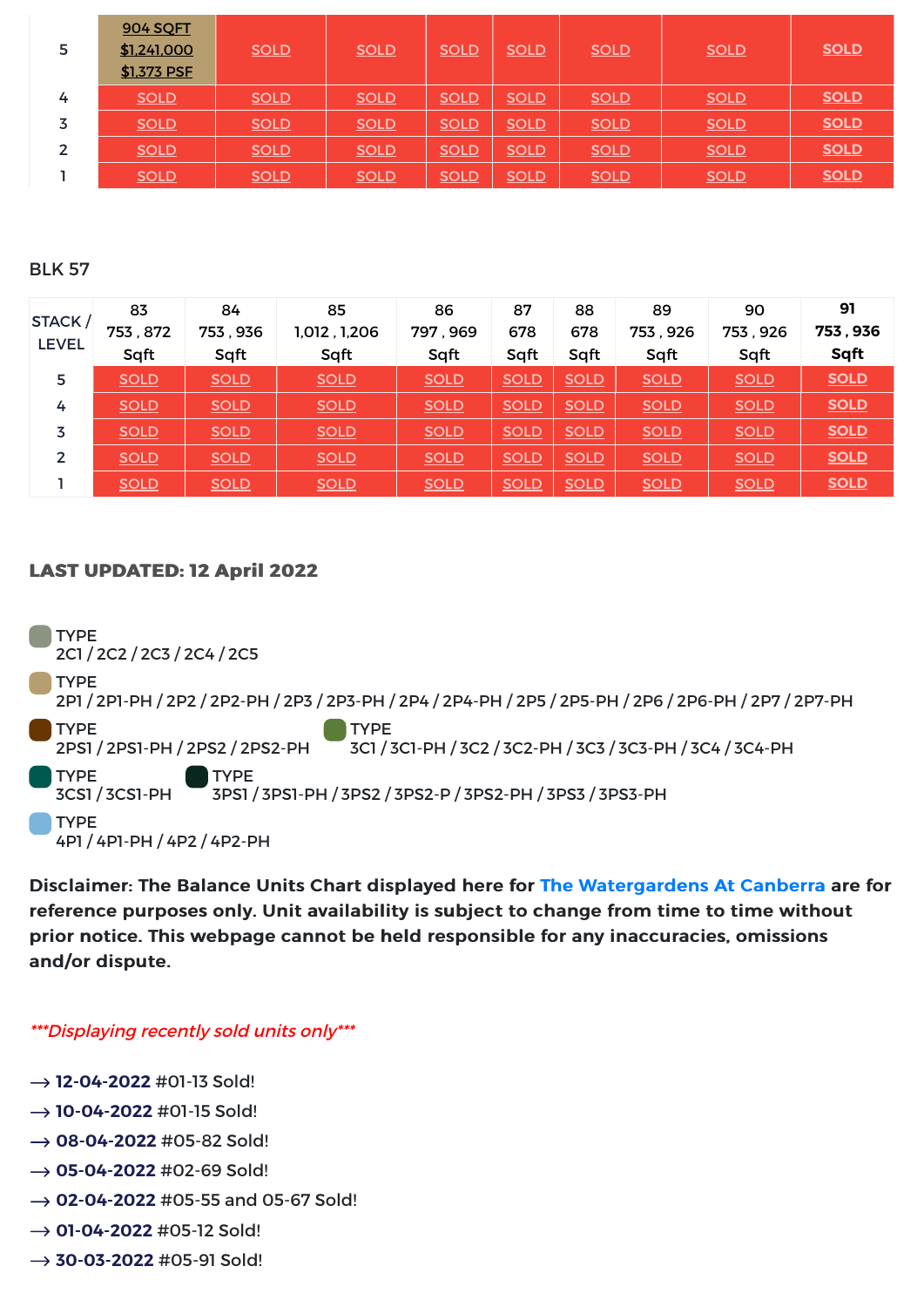- $\rightarrow$  **27-03-2022** #04-69 Sold!
- $\rightarrow$  **20-03-2022** #02-73 Sold!
- → 19-03-2022 #01-03, #03-56 and 01-41 Sold!
- → 13-03-2022 #01-11 and 01-38 Sold!
- **→ 09-03-2022** #03-69 Sold!
- **→ 07-03-2022** #05-69 Sold!
- **→ 05-03-2022** #04-28 Sold!
- **→ 03-03-2022** #01-22 Sold!
- → **19-02-2022** #03-46 and 03-53 Sold!
- → 16-02-2022 #05-64 Sold!
- → 14-02-2022 #05-85 Sold!
- → 06-02-2022 #03-73 Sold!
- $\rightarrow$  **23-01-2022** #01-90 Sold!
- → 16-01-2022 #01-43 Sold!
- → 15-01-2022 #01-29 Sold!
- → 11-01-2022 #01-70 Sold!
- $\rightarrow$  29-12-2021 #04-39 Sold!
- $\rightarrow$  **26-12-2021** #05-50 Sold!
- → 17-12-2021 #01-07 Sold!
- → 10-12-2021 #05-83 Sold!
- → 28-11-2021 #01-55, #04-13 and 05-39 Sold!
- → 22-11-2021 #03-01, #04-01, #02-13 and 04-36 Sold!
- $\rightarrow$  **21-11-2021** #05-08 Sold!
- → 20-11-2021 #05-84, #03-28 and 01-51 Sold!
- → 18-11-2021 #01-08 and 02-38 Sold!
- → 17-11-2021 #04-68 and 04-51 Sold!
- → 15-11-2021 #05-87, #05-43 and 03-36 Sold!
- → 13-11-2021 #03-70 Sold!
- → 08-11-2021 #01-91 Sold!
- **02-11-2021** #02-50 Sold!
- → **31-10-2021** #03-43 Sold!
- → 29-10-2021 #05-16 and 05-89 Sold!
- $\rightarrow$  **27-10-2021** #02-06 Sold!
- $\rightarrow$  **25-10-2021** #04-73 Sold!
- $\rightarrow$  **23-10-2021** #01-82 Sold!
- $\rightarrow$  21-10-2021 #04-63 Sold!
- → 17-10-2021 #04-11 and 02-57 Sold!
- → 12-10-2021 #02-28 Sold!
- → 10-10-2021 #02-15 Sold!
- → 09-10-2021 #01-83 Sold!
- → 05-10-2021 #03-07 Sold!
- **→ 04-10-2021** #05-86 Sold!
- → **03-10-2021** #02-47, #02-60 and 03-72 Sold!